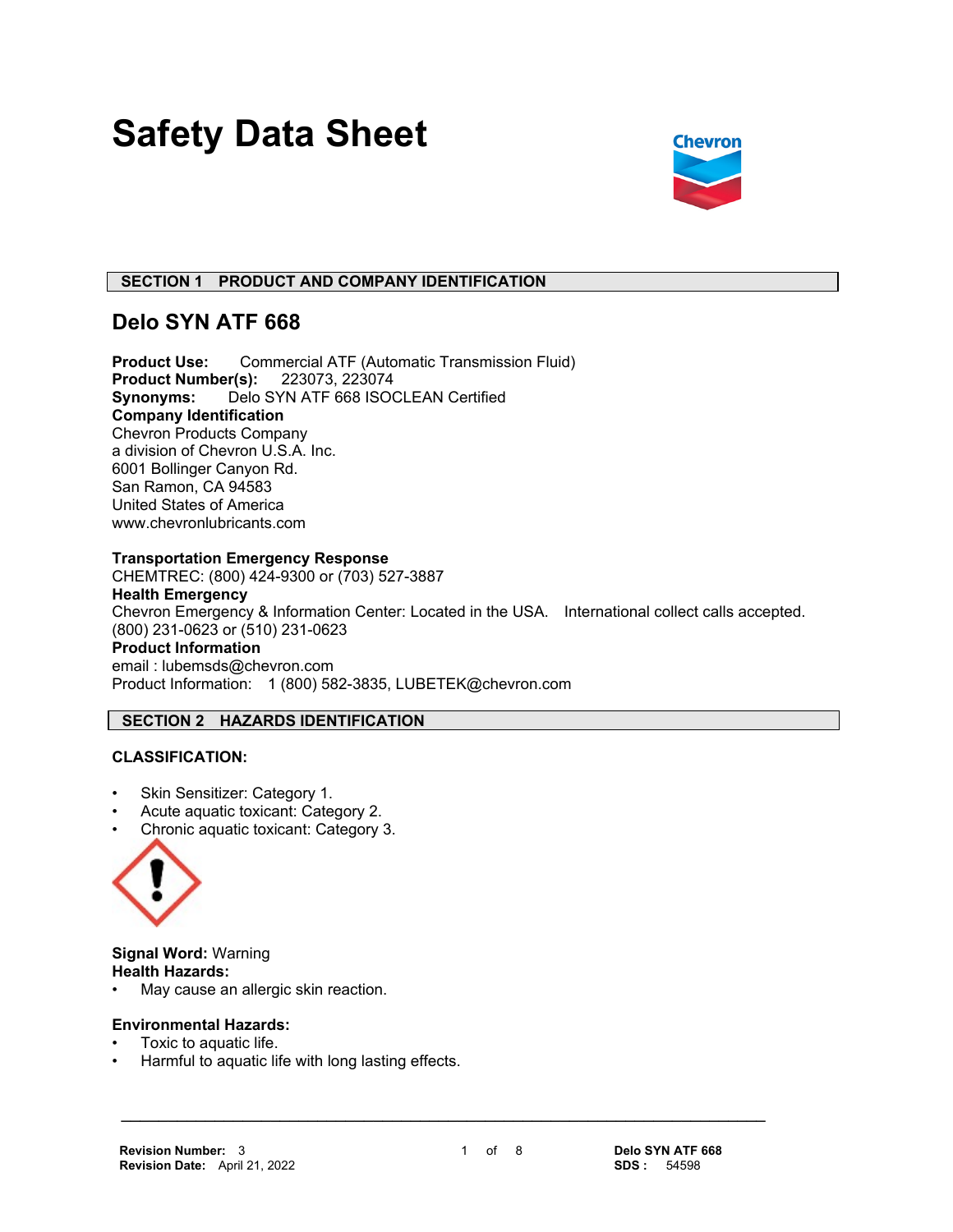## **PRECAUTIONARY STATEMENTS:**

## **Prevention:**

- Avoid breathing dust/fume/gas/mist/vapours/spray.
- Contaminated work clothing must not be allowed out of the workplace.
- Avoid release to the environment.
- Wear protective gloves/protective clothing/eye protection/face protection.

## **Response:**

- IF ON SKIN: Wash with plenty of soap and water.
- Specific treatment (see Notes to Physician on this label).
- If skin irritation or rash occurs: Get medical advice/attention.
- Wash contaminated clothing before reuse.

## **Disposal:**

• Dispose of contents/container in accordance with applicable local/regional/national/international regulations.

## **HAZARDS NOT OTHERWISE CLASSIFIED:** Not Applicable

## **SECTION 3 COMPOSITION/ INFORMATION ON INGREDIENTS**

| <b>CAS NUMBER</b> | <b>AMOUNT</b>      |
|-------------------|--------------------|
| 72623-87-1        | 70 - 99 %weight    |
|                   |                    |
| 64742-55-8        | - 5 %weight        |
| 72623-86-0        | $1 - 5$ % weight   |
|                   |                    |
| 93882-40-7        | $0.1 - 1$ % weight |
|                   |                    |

## **SECTION 4 FIRST AID MEASURES**

#### **Description of first aid measures**

**Eye:** No specific first aid measures are required. As a precaution, remove contact lenses, if worn, and flush eyes with water.

**Skin:** Wash skin with water immediately and remove contaminated clothing and shoes. Get medical attention if any symptoms develop. To remove the material from skin, use soap and water. Discard contaminated clothing and shoes or thoroughly clean before reuse.

**Ingestion:** No specific first aid measures are required. Do not induce vomiting. As a precaution, get medical advice.

**Inhalation:** No specific first aid measures are required. If exposed to excessive levels of material in the air, move the exposed person to fresh air. Get medical attention if coughing or respiratory discomfort occurs.

#### **Most important symptoms and effects, both acute and delayed IMMEDIATE HEALTH EFFECTS**

**Eye:** Not expected to cause prolonged or significant eye irritation.

**Skin:** Contact with the skin may cause an allergic skin reaction. Symptoms may include pain, itching, discoloration, swelling, and blistering. High-Pressure Equipment Information: Accidental high-velocity injection under the skin of materials of this type may result in serious injury. Seek medical attention at once should an accident like this occur. The initial wound at the injection site may not appear to be serious at first; but, if left untreated, could result in disfigurement or amputation of the affected part.

Contact with the skin is not expected to cause prolonged or significant irritation.

## **Ingestion:** Not expected to be harmful if swallowed.

**Inhalation:** Not expected to be harmful if inhaled. Contains a synthetic hydrocarbon oil. May cause respiratory irritation or other pulmonary effects following prolonged or repeated inhalation of oil mist at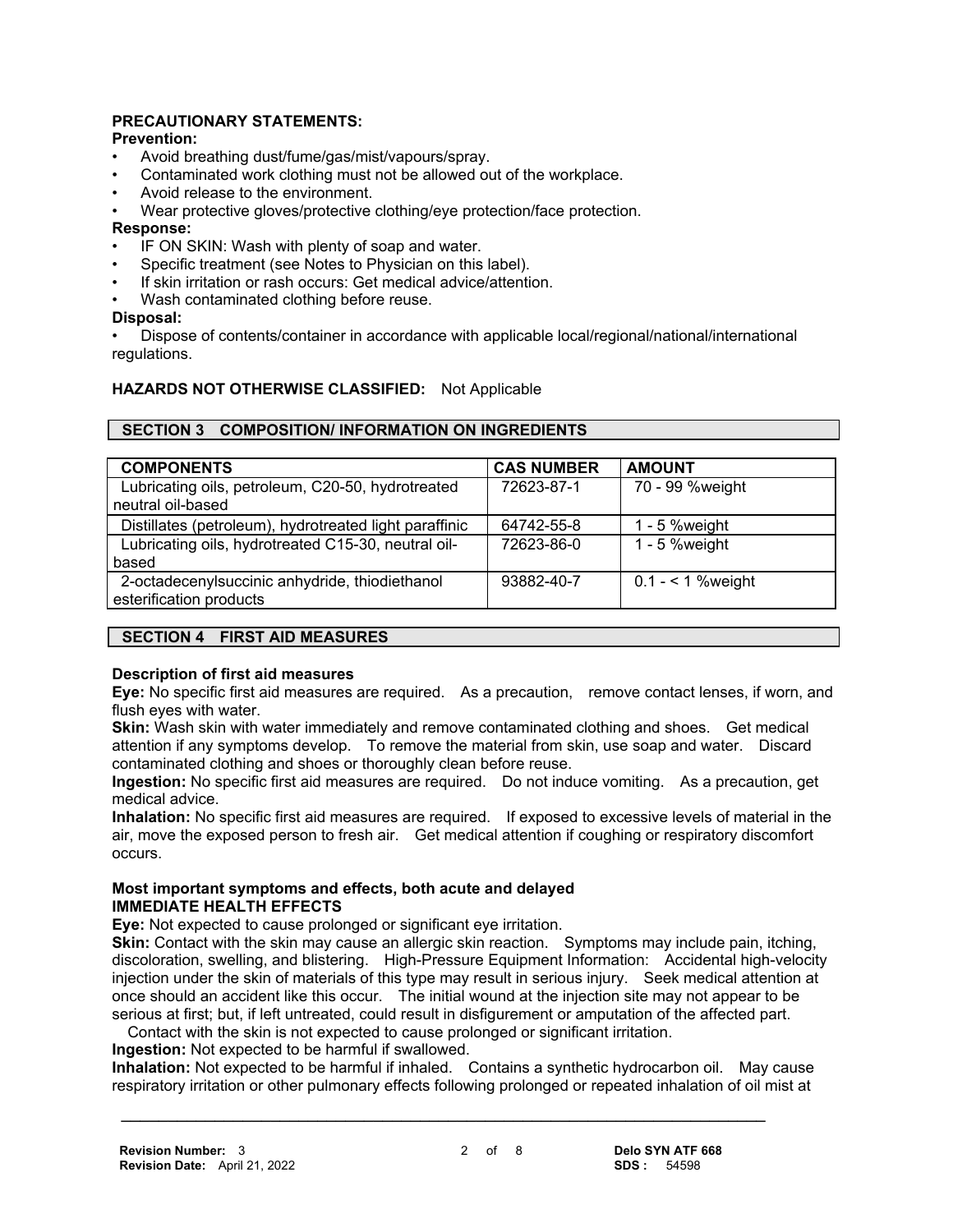airborne levels above the recommended mineral oil mist exposure limit. Symptoms of respiratory irritation may include coughing and difficulty breathing.

## **DELAYED OR OTHER HEALTH EFFECTS:** Not classified

## **Indication of any immediate medical attention and special treatment needed**

**Note to Physicians:** In an accident involving high-pressure equipment, this product may be injected under the skin. Such an accident may result in a small, sometimes bloodless, puncture wound. However, because of its driving force, material injected into a fingertip can be deposited into the palm of the hand. Within 24 hours, there is usually a great deal of swelling, discoloration, and intense throbbing pain. Immediate treatment at a surgical emergency center is recommended.

## **SECTION 5 FIRE FIGHTING MEASURES**

**EXTINGUISHING MEDIA:** Use water fog, foam, dry chemical or carbon dioxide (CO2) to extinguish flames.

**Unusual Fire Hazards:** Leaks/ruptures in high pressure system using materials of this type can create a fire hazard when in the vicinity of ignition sources (eg. open flame, pilot lights, sparks, or electric arcs).

## **PROTECTION OF FIRE FIGHTERS:**

**Fire Fighting Instructions:** This material will burn although it is not easily ignited. See Section 7 for proper handling and storage. For fires involving this material, do not enter any enclosed or confined fire space without proper protective equipment, including self-contained breathing apparatus.

**Combustion Products:** Highly dependent on combustion conditions. A complex mixture of airborne solids, liquids, and gases including carbon monoxide, carbon dioxide, and unidentified organic compounds will be evolved when this material undergoes combustion. Combustion may form oxides of: Nitrogen.

## **SECTION 6 ACCIDENTAL RELEASE MEASURES**

**Protective Measures:** Eliminate all sources of ignition in vicinity of spilled material.

**Spill Management:** Stop the source of the release if you can do it without risk. Contain release to prevent further contamination of soil, surface water or groundwater. Clean up spill as soon as possible, observing precautions in Exposure Controls/Personal Protection. Use appropriate techniques such as applying non-combustible absorbent materials or pumping. Where feasible and appropriate, remove contaminated soil. Place contaminated materials in disposable containers and dispose of in a manner consistent with applicable regulations.

**Reporting:** Report spills to local authorities and/or the U.S. Coast Guard's National Response Center at (800) 424-8802 as appropriate or required.

## **SECTION 7 HANDLING AND STORAGE**

**General Handling Information:** Avoid contaminating soil or releasing this material into sewage and drainage systems and bodies of water.

**Precautionary Measures:** DO NOT USE IN HIGH PRESSURE SYSTEMS in the vicinity of flames, sparks and hot surfaces. Use only in well ventilated areas. Keep container closed. Do not get in eyes, on skin, or on clothing. Wash thoroughly after handling. Keep out of the reach of children. **Static Hazard:** Electrostatic charge may accumulate and create a hazardous condition when handling this material. To minimize this hazard, bonding and grounding may be necessary but may not, by themselves, be sufficient. Review all operations which have the potential of generating and accumulating an electrostatic charge and/or a flammable atmosphere (including tank and container filling, splash filling, tank cleaning, sampling, gauging, switch loading, filtering, mixing, agitation, and vacuum truck operations) and use appropriate mitigating procedures.

**Container Warnings:** Container is not designed to contain pressure. Do not use pressure to empty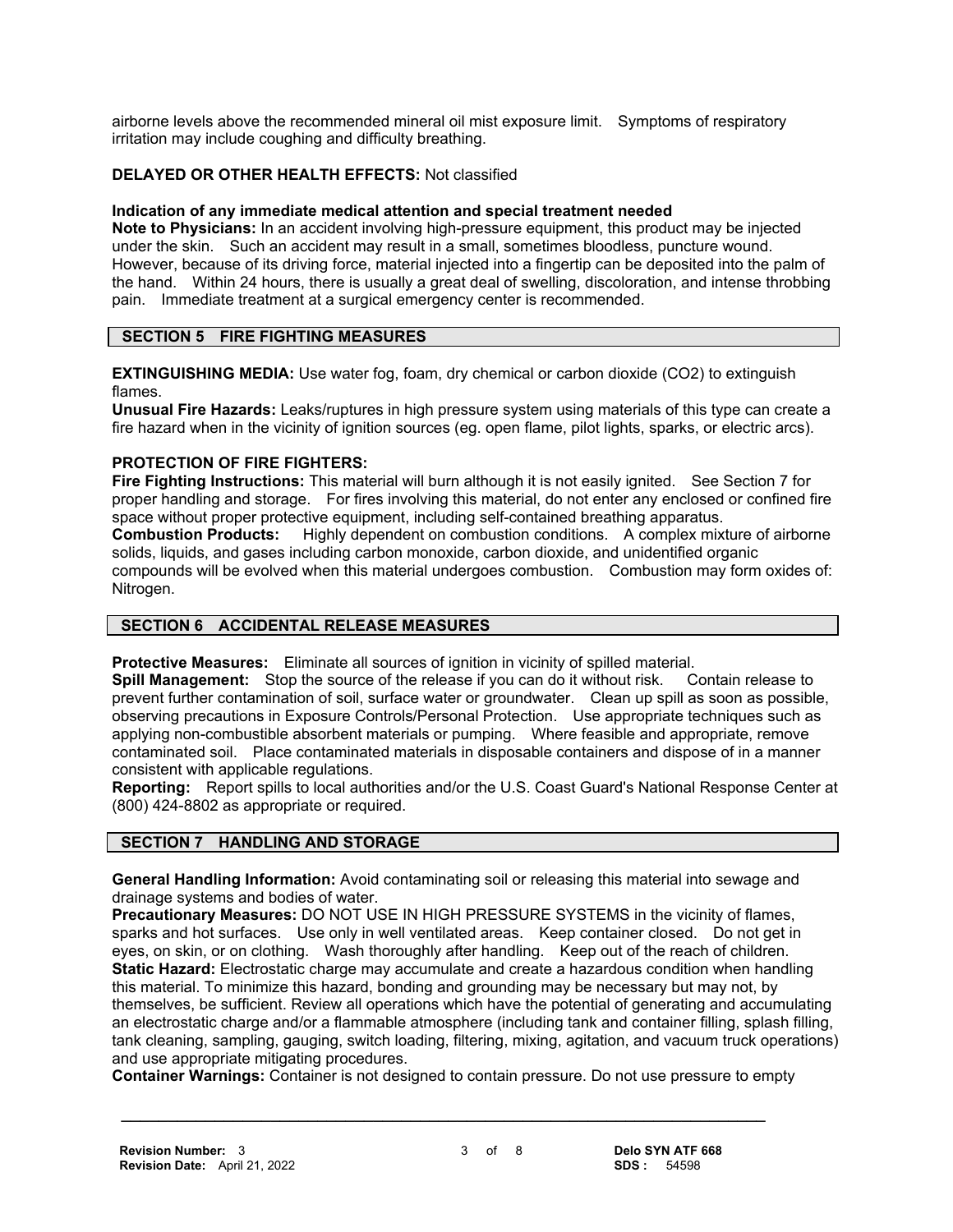container or it may rupture with explosive force. Empty containers retain product residue (solid, liquid, and/or vapor) and can be dangerous. Do not pressurize, cut, weld, braze, solder, drill, grind, or expose such containers to heat, flame, sparks, static electricity, or other sources of ignition. They may explode and cause injury or death. Empty containers should be completely drained, properly closed, and promptly returned to a drum reconditioner or disposed of properly.

## **SECTION 8 EXPOSURE CONTROLS/PERSONAL PROTECTION**

## **GENERAL CONSIDERATIONS:**

Consider the potential hazards of this material (see Section 2), applicable exposure limits, job activities, and other substances in the work place when designing engineering controls and selecting personal protective equipment. If engineering controls or work practices are not adequate to prevent exposure to harmful levels of this material, the personal protective equipment listed below is recommended. The user should read and understand all instructions and limitations supplied with the equipment since protection is usually provided for a limited time or under certain circumstances.

## **ENGINEERING CONTROLS:**

Use in a well-ventilated area.

## **PERSONAL PROTECTIVE EQUIPMENT**

**Eye/Face Protection:** No special eye protection is normally required. Where splashing is possible, wear safety glasses with side shields as a good safety practice.

**Skin Protection:** Wear protective clothing to prevent skin contact. Selection of protective clothing may include gloves, apron, boots, and complete facial protection depending on operations conducted. Suggested materials for protective gloves include: Nitrile Rubber, Polyvinyl Chloride (PVC or Vinyl). **Respiratory Protection:** No respiratory protection is normally required.

If user operations generate an oil mist, determine if airborne concentrations are below the occupational exposure limit for mineral oil mist. If not, wear an approved respirator that provides adequate protection from the measured concentrations of this material. For air-purifying respirators use a particulate cartridge.

Use a positive pressure air-supplying respirator in circumstances where air-purifying respirators may not provide adequate protection.

| <b>Component</b>                                                          | Agency       | Form                  | <b>TWA</b>       | <b>STEL</b>       | Ceiling | <b>Notation</b> |
|---------------------------------------------------------------------------|--------------|-----------------------|------------------|-------------------|---------|-----------------|
| Lubricating oils, petroleum,<br>C20-50, hydrotreated<br>neutral oil-based | <b>ACGIH</b> | Inhalable<br>fraction | $5 \text{ mg/m}$ |                   |         |                 |
| Distillates (petroleum),<br>hydrotreated light paraffinic                 | <b>ACGIH</b> | Inhalable<br>fraction | $5 \text{ mg/m}$ |                   |         |                 |
| Distillates (petroleum),<br>hydrotreated light paraffinic                 | <b>ACGIH</b> | Mist                  | $5 \text{ mg/m}$ | $10 \text{ mg/m}$ |         |                 |
| Distillates (petroleum),<br>hydrotreated light paraffinic                 | OSHA Z-1     | Mist                  | $5 \text{ mg/m}$ |                   |         |                 |
| Distillates (petroleum),<br>hydrotreated light paraffinic                 | OSHA Z-1     |                       | $5 \text{ mg/m}$ |                   |         |                 |
| Lubricating oils.<br>hydrotreated C15-30,<br>neutral oil-based            | <b>ACGIH</b> | Inhalable<br>fraction | $5 \text{ mg/m}$ |                   |         |                 |

## **Occupational Exposure Limits:**

Consult local authorities for appropriate values.

## **SECTION 9 PHYSICAL AND CHEMICAL PROPERTIES**

## **Attention: the data below are typical values and do not constitute a specification.**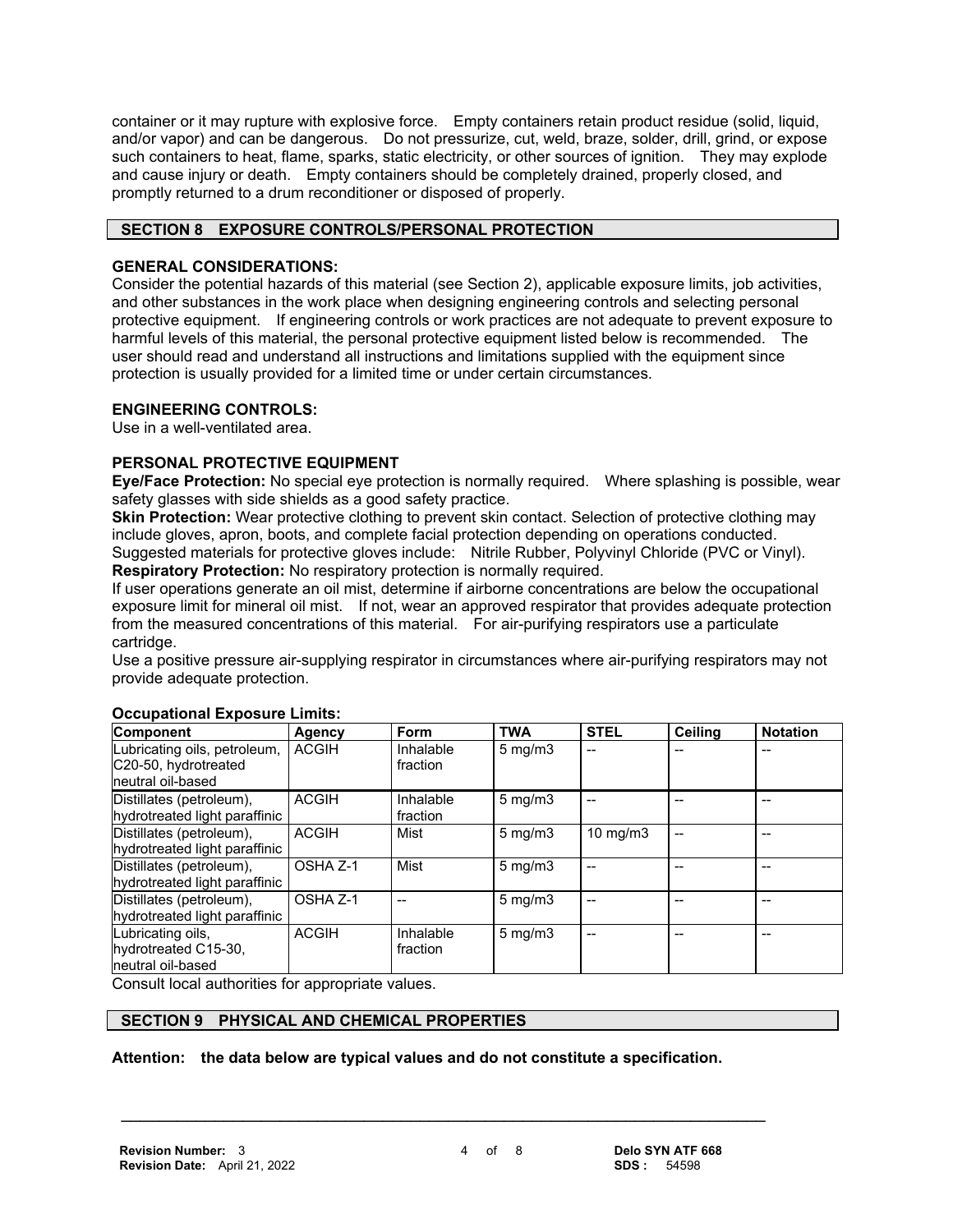**Color:** Red **Physical State:** Liquid **Odor:** Petroleum odor **Odor Threshold:** No data available **pH:** Not Applicable **Vapor Pressure:** No data available **Vapor Density (Air = 1):** No data available **Initial Boiling Point:** No data available **Solubility:** Soluble in hydrocarbons; insoluble in water<br>**Freezing Point:** No data available **Freezing Point: Melting Point:** No data available **Density:** 0.8511 kg/l @ 15°C (59°F) (Typical) **Viscosity:** 6.50 mm2/s @ 100°C (212°F) (Minimum) **Coefficient of Therm. Expansion / °F:** No data available **Evaporation Rate:** No data available **Decomposition temperature:** No data available **Octanol/Water Partition Coefficient:** No data available

**FLAMMABLE PROPERTIES: Flammability (solid, gas):** Not Applicable

**Flashpoint:** (Cleveland Open Cup) 210 °C (410 °F) (Minimum)<br>**Autoignition:** No data available **Autoignition:** No data available **Flammability (Explosive) Limits (% by volume in air):** Lower: No data available Upper: No data available

## **SECTION 10 STABILITY AND REACTIVITY**

**Reactivity:** May react with strong acids or strong oxidizing agents, such as chlorates, nitrates, peroxides, etc.

**Chemical Stability:** This material is considered stable under normal ambient and anticipated storage and handling conditions of temperature and pressure.

**Incompatibility With Other Materials:** Not applicable

**Hazardous Decomposition Products:** None known (None expected)

**Hazardous Polymerization:** Hazardous polymerization will not occur.

#### **SECTION 11 TOXICOLOGICAL INFORMATION**

#### **Information on toxicological effects**

**Serious Eye Damage/Irritation:** The material is not considered an eye irritant. The product has not been tested. The statement is based on evaluation of data for similar materials or product components.

**Skin Corrosion/Irritation:** The material is not considered a skin irritant. The product has not been tested. The statement is based on evaluation of data for similar materials or product components.

**Skin Sensitization:** The material may cause an allergic skin reaction. The product has not been tested. The statement is based on evaluation of data for similar materials or product components.

**Acute Dermal Toxicity:** The material is not considered a dermal toxicant. The product has not been tested. The statement is based on evaluation of data for similar materials or product components.

**Acute Oral Toxicity:** The material is not considered an oral toxicant. The product has not been tested. The statement is based on evaluation of data for similar materials or product components.

**Acute Inhalation Toxicity:** The material is not considered an inhalation toxicant. The product has not been tested. The statement is based on evaluation of data for similar materials or product components. **Acute Toxicity Estimate:** Not Determined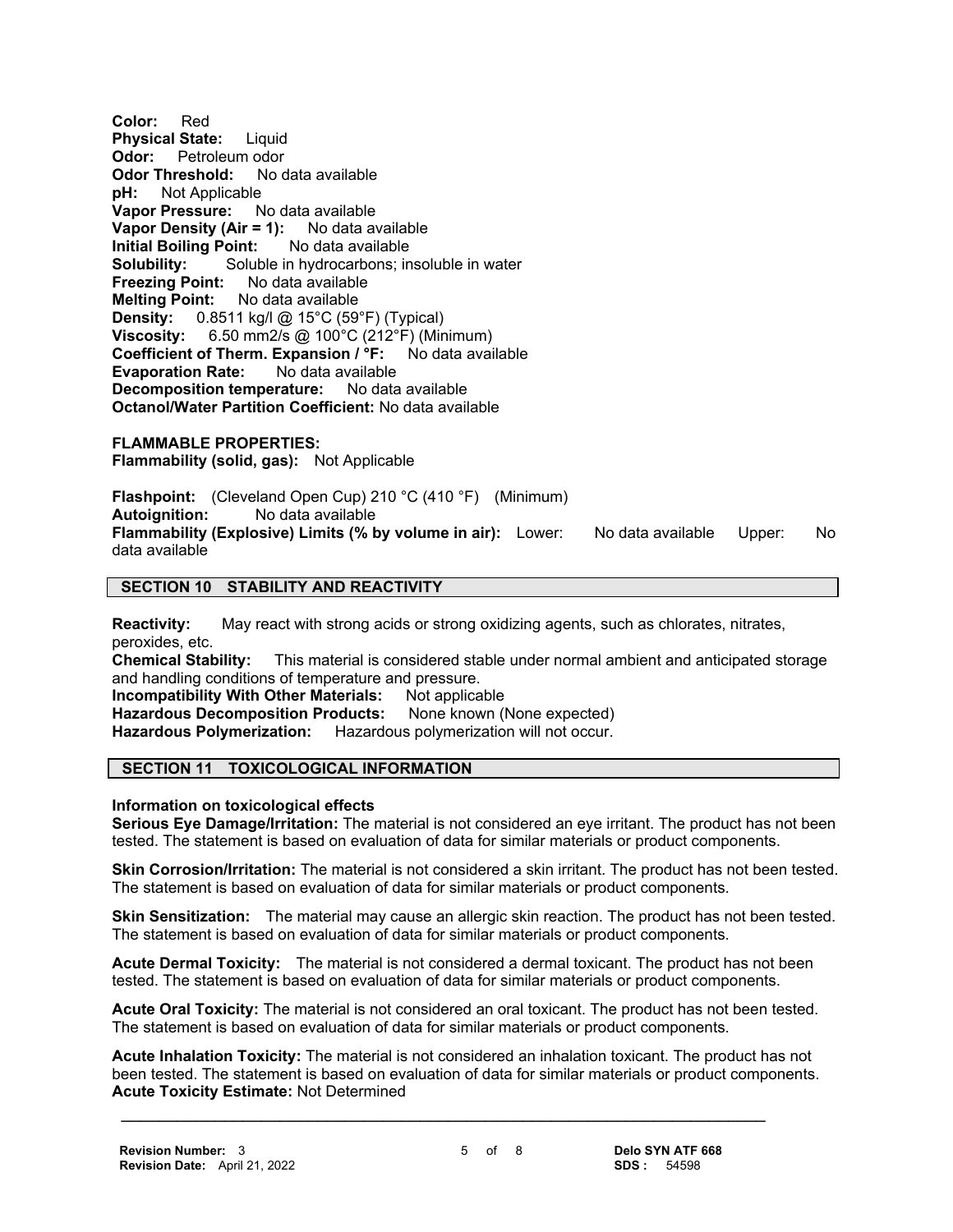**Germ Cell Mutagenicity:** The material is not considered a mutagen. The product has not been tested. The statement is based on evaluation of data for similar materials or product components.

**Carcinogenicity:** The material is not considered a carcinogen. The product has not been tested. The statement is based on evaluation of data for similar materials or product components.

**Reproductive Toxicity:** The material is not considered a reproductive toxicant. The product has not been tested. The statement is based on evaluation of data for similar materials or product components.

**Specific Target Organ Toxicity - Single Exposure:** The material is not considered a target organ toxicant (single exposure). The product has not been tested. The statement is based on evaluation of data for similar materials or product components.

**Specific Target Organ Toxicity - Repeated Exposure:** The material is not considered a target organ toxicant (repeated exposure). The product has not been tested. The statement is based on evaluation of data for similar materials or product components.

**Aspiration Hazard:** The material is not considered an aspiration hazard.

## **SECTION 12 ECOLOGICAL INFORMATION**

#### **ECOTOXICITY**

This material is expected to be toxic to aquatic organisms. This material is expected to be harmful to aquatic organisms and may cause long-term adverse effects in the aquatic environment. The product has not been tested. The statement has been derived from the properties of the individual components.

#### **MOBILITY**

No data available.

#### **PERSISTENCE AND DEGRADABILITY**

This material is not expected to be readily biodegradable. The product has not been tested. The statement has been derived from the properties of the individual components.

#### **POTENTIAL TO BIOACCUMULATE**

Bioconcentration Factor: No data available. Octanol/Water Partition Coefficient: No data available

#### **SECTION 13 DISPOSAL CONSIDERATIONS**

Use material for its intended purpose or recycle if possible. Oil collection services are available for used oil recycling or disposal. Place contaminated materials in containers and dispose of in a manner consistent with applicable regulations. Contact your sales representative or local environmental or health authorities for approved disposal or recycling methods.

#### **SECTION 14 TRANSPORT INFORMATION**

The description shown may not apply to all shipping situations. Consult 49CFR, or appropriate Dangerous Goods Regulations, for additional description requirements (e.g., technical name) and modespecific or quantity-specific shipping requirements.

## **DOT Shipping Description:** NOT REGULATED AS HAZARDOUS MATERIAL UNDER 49 CFR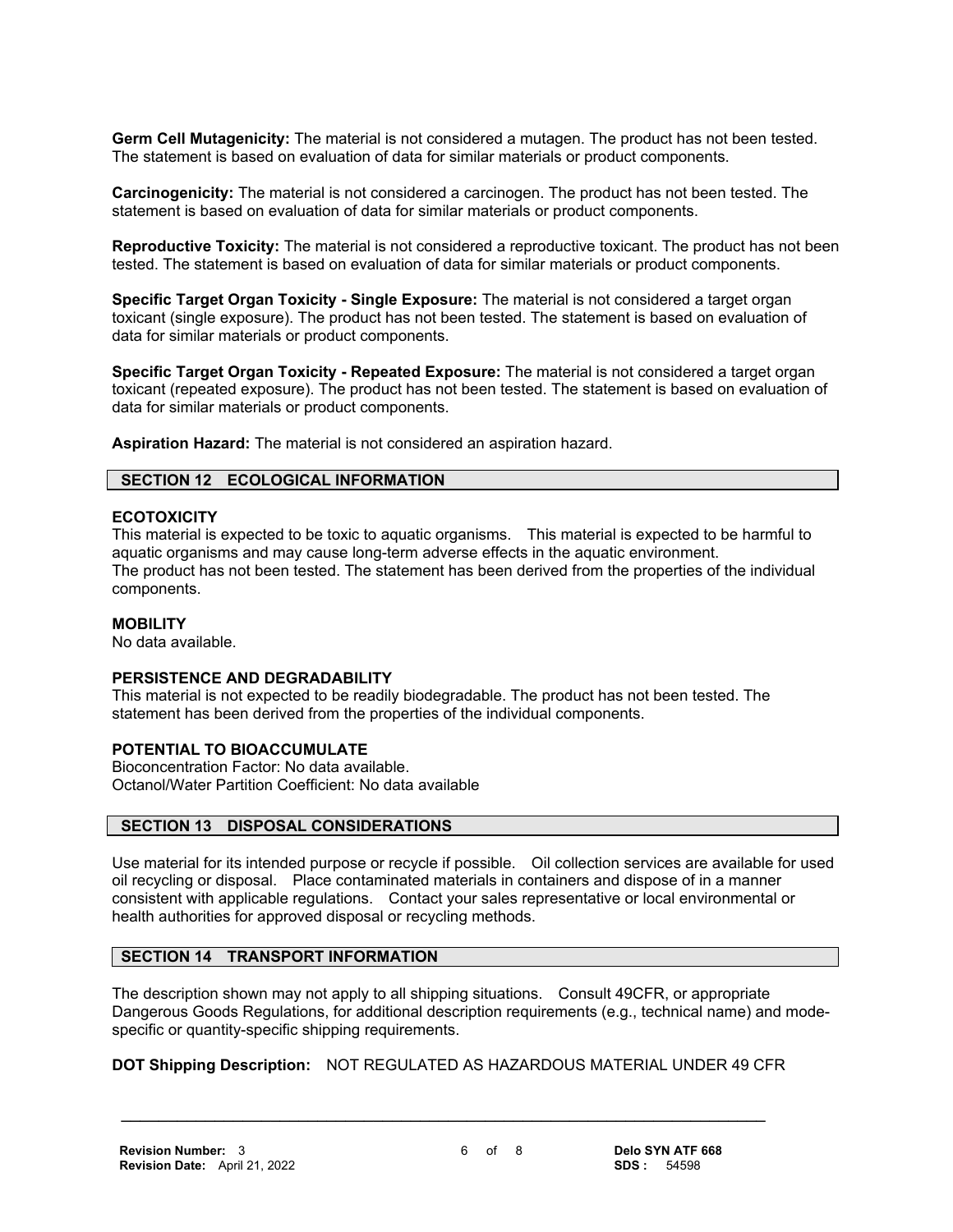**IMO/IMDG Shipping Description:** NOT REGULATED AS DANGEROUS GOODS FOR TRANSPORT UNDER THE IMDG CODE

**ICAO/IATA Shipping Description:** NOT REGULATED AS DANGEROUS GOODS FOR TRANSPORT UNDER ICAO

**Transport in bulk according to Annex II of MARPOL 73/78 and the IBC code:** Not applicable

## **SECTION 15 REGULATORY INFORMATION**

#### **EPCRA 311/312 CATEGORIES:**

Respiratory or Skin Sensitization

## **REGULATORY LISTS SEARCHED:**

| 01-1=IARC Group 1    | 05=MA RTK        |
|----------------------|------------------|
| 01-2A=IARC Group 2A  | 06=NJ RTK        |
| 01-2B=IARC Group 2B  | 07=PA RTK        |
| 02=NTP Carcinogen    | $08-1=TSCA 5(e)$ |
| 03=EPCRA 313         | 08-2=TSCA 12(b)  |
| 04=CA Proposition 65 |                  |

The following components of this material are found on the regulatory lists indicated. Distillates (petroleum), hydrotreated light paraffinic 05, 06, 07

#### **CHEMICAL INVENTORIES:**

All components comply with the following chemical inventory requirements: AIIC (Australia), DSL (Canada), ENCS (Japan), IECSC (China), KECI (Korea), NZIoC (New Zealand), PICCS (Philippines), TCSI (Taiwan), TSCA (United States).

#### **NEW JERSEY RTK CLASSIFICATION:**

Under the New Jersey Right-to-Know Act L. 1983 Chapter 315 N.J.S.A. 34:5A-1 et. seq., the product is to be identified as follows: PETROLEUM OIL (Automatic transmission fluid)

#### **SECTION 16 OTHER INFORMATION**

**NFPA RATINGS:** Health: 2 Flammability: 1 Reactivity: 0

HMIS RATINGS: Health: 2 Flammability: 1 Reactivity: 0 (0-Least, 1-Slight, 2-Moderate, 3-High, 4-Extreme, PPE:- Personal Protection Equipment Index recommendation, \*- Chronic Effect Indicator). These values are obtained using the guidelines or published evaluations prepared by the National Fire Protection Association (NFPA) or the National Paint and Coating Association (for HMIS ratings).

**REVISION STATEMENT:** SECTION 03 - Composition information was modified. SECTION 08 - Occupational Exposure Limit Table information was modified. SECTION 11 - Toxicological Information information was modified. SECTION 15 - Regulatory Information information was modified.

#### **Revision Date:** April 21, 2022

## **ABBREVIATIONS THAT MAY HAVE BEEN USED IN THIS DOCUMENT:**